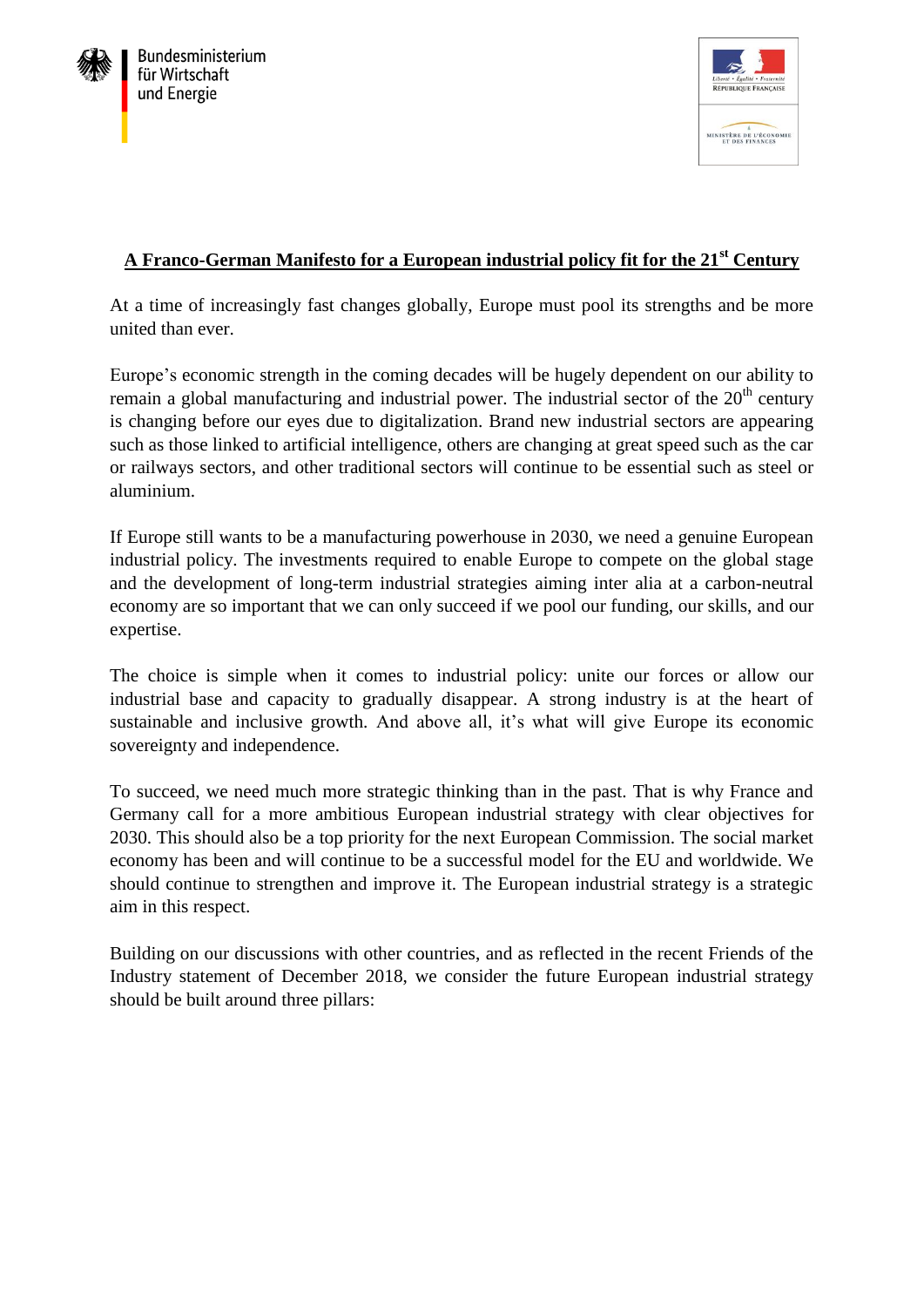



## **1. Massively investing in innovation:**

## *We will only succeed if we are the ones creating, developing and producing new technologies.*

That is why we need:

- **To create a European strategy for technology funding** within the scope of InvestEU and with the involvement of the relevant, experienced EU-institutions (such as the European Investment Fund - EIF) capable of leveraging the private capital covering the equity needs for start-up and innovative tech companies.
- **A strong EU commitment to disruptive innovation** within the framework of the European Innovation Council (EIC). The goal is to support very high-risk deep tech projects at the European level with a large autonomy given to program managers allowing them to make high-risk technological bets in a top-down approach while resorting to the best private expertise and technology, e.g. in the fields of health, energy, climate, security and digital technology. Such principles are partly in place in the *pathfinder* of the EIC pilot for 2019-2020, but they should be strengthened in the definitive EIC proposal.
- **To become world leaders on Artificial Intelligence:** France and Germany will intensify their cooperation in artificial intelligence (AI) and shape the EU's ambitions expressed in its coordinated plan on AI. We agree to promote Franco-German cooperation in research and development as well as in the application of AI by structurally underpinning our partnership with a common research and innovation network. The network shall inter alia address the transfer of research to businesses, including in the areas of health, transport and robotics. To this end, a working group of the economic ministries deals with cooperation in AI focussing on four topics: 1. Data sharing, 2. Cross-border experimental zones, 3. Best practices to achieve the transfer of research results to businesses, 4. Technical and ethical standards.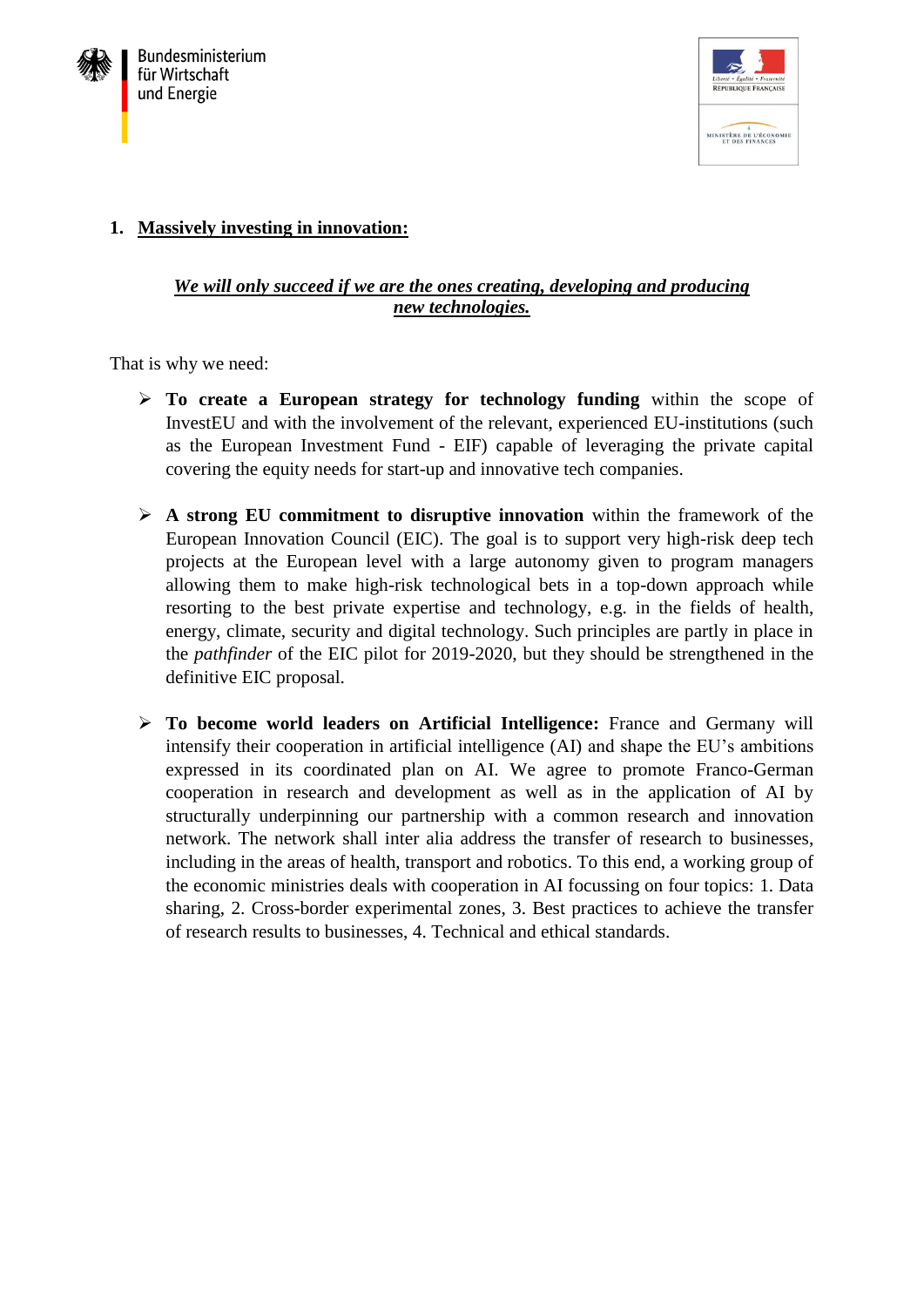



- **To ensure we are capable of producing breakthrough / cutting-edge technologies**: this requires nurturing technologies in Europe from research through to first industrial deployment. We are doing this with the first ever IPCEI on microelectronics. And we now aim to create a second IPCEI for a new generation of batteries. France and Germany reiterate their aim to identify credible consortia including car manufacturers in order to take a decision before end of first quarter 2019. They will do their best effort to obtain approval as an IPCEI so that approval by the Commission can be given as soon as possible in the first half of 2019. There are many other areas where such European cooperation will be essential and which can be envisaged, for eg. hydrogen, low carbon industrial processes, smart health or cybersecurity.
- **To ensure our financial markets support innovation in industry**: That is why we need to complete the Capital Markets Union and give our industry the possibility of financing themselves more easily, especially when they grow in scale.

#### **2. Adapt our regulatory framework:**

#### *We will only succeed if European companies are capable of competing on the global stage.*

Competition rules are essential but existing rules need to be revised to be able to adequately take into account industrial policy considerations in order to enable European companies to successfully compete on the world stage. Today, amongst the top 40 biggest companies in the world, only 5 are European.

Despite our best efforts, which we must pursue, there is no regulatory global level playing field. And there won't be one any time soon. This puts European companies at a massive disadvantage. When some countries heavily subsidize their own companies, how can companies operating mainly in Europe compete fairly? Of course, we must continue to argue for a fairer and more effective global level playing field, but in the meantime, we need to ensure our companies can actually grow and compete.

This entails changes to existing European competition rules. France and Germany suggest examining different options: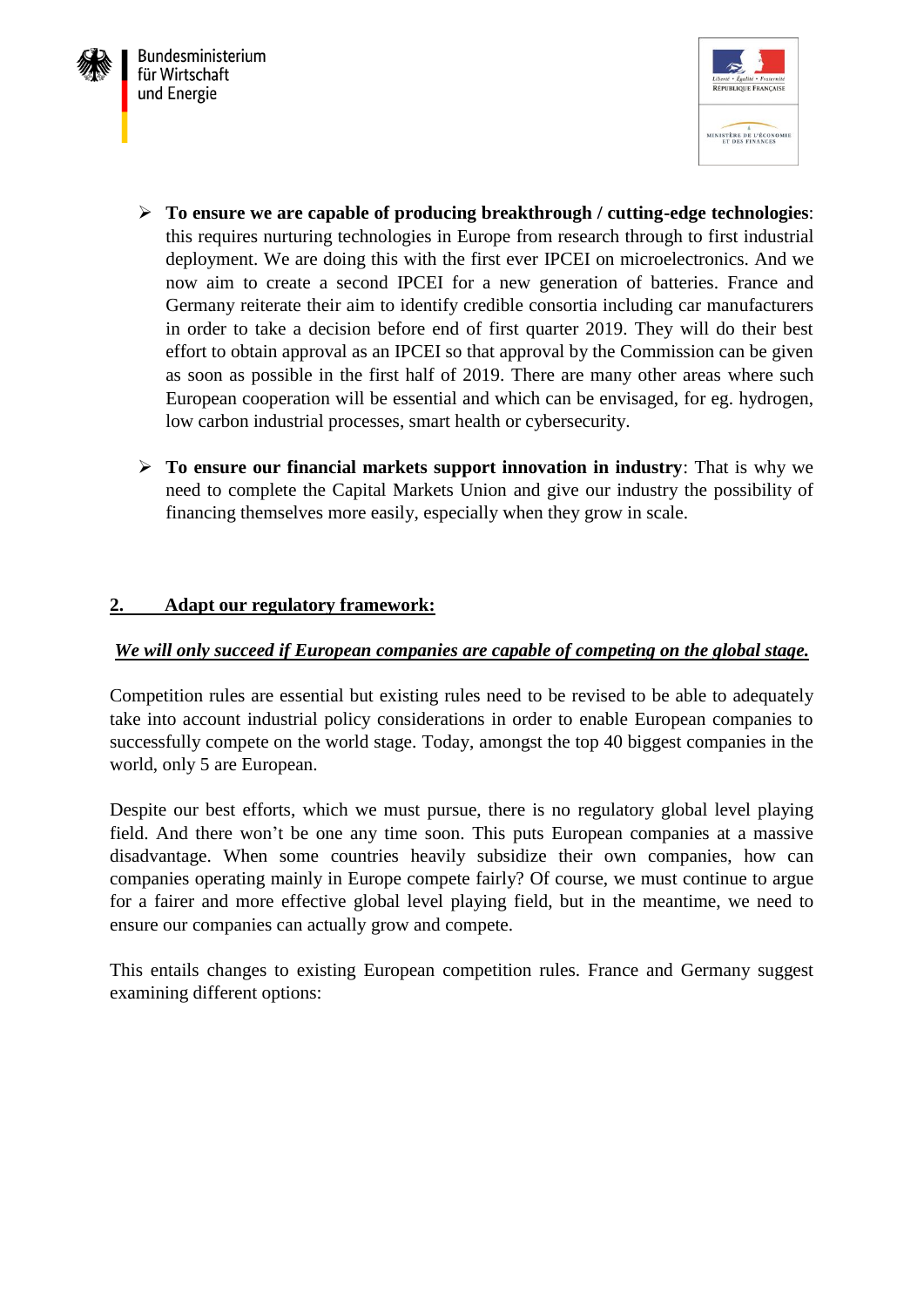



- **Taking into greater consideration the state-control of and subsidies** for undertakings within the framework of merger control.
- **Updating current merger guidelines** to take greater account of competition at the global level, potential future competition and the time frame when it comes to looking ahead to the development of competition to give the European Commission more flexibility when assessing relevant markets. This would enable a more dynamic and long-term approach to competition, at the global scale. This could entail adapting regulation no 139/2004 and current merger guidelines.
- **Consider whether a right of appeal of the Council** which could ultimately override Commission decisions could be appropriate in well-defined cases, subject to strict conditions.
- The recent novelties in **European state-aids rules** enable Member States to finance major research and innovation projects including the first industrial deployment (IPCEI) in Europe. This is a very positive development. The IPCEI is a useful tool for financing large scale innovative projects, but it is very complex to implement. It may be appropriate to revise the implementing conditions to ensure that the ICPEI is easier and more effective to implement. More generally, state-aid guidelines must provide a clear framework, taking into account the aim to develop innovative industrial capacity in Europe.
- **Other ideas** should be explored such as the potential temporary involvement of public actors in specific sectors at particular points in time to ensure their long term successful development.

#### **3. Effective measures to protect ourselves:**

# *We will only succeed if we are capable of defending our technologies, companies and markets*

To achieve that, we need:

 **To ensure the full implementation of the recently agreed European foreign investment screening framework.** It needs to actually be used by Member States to protect Europe's strategic technologies and assets which are critical. It should be complemented by tough national legislation as France and Germany already have in place. France and Germany call on all Member States to develop such screening mechanisms as we can only protect our interests collectively. European interests are vulnerable when some Member States do not act in this area.